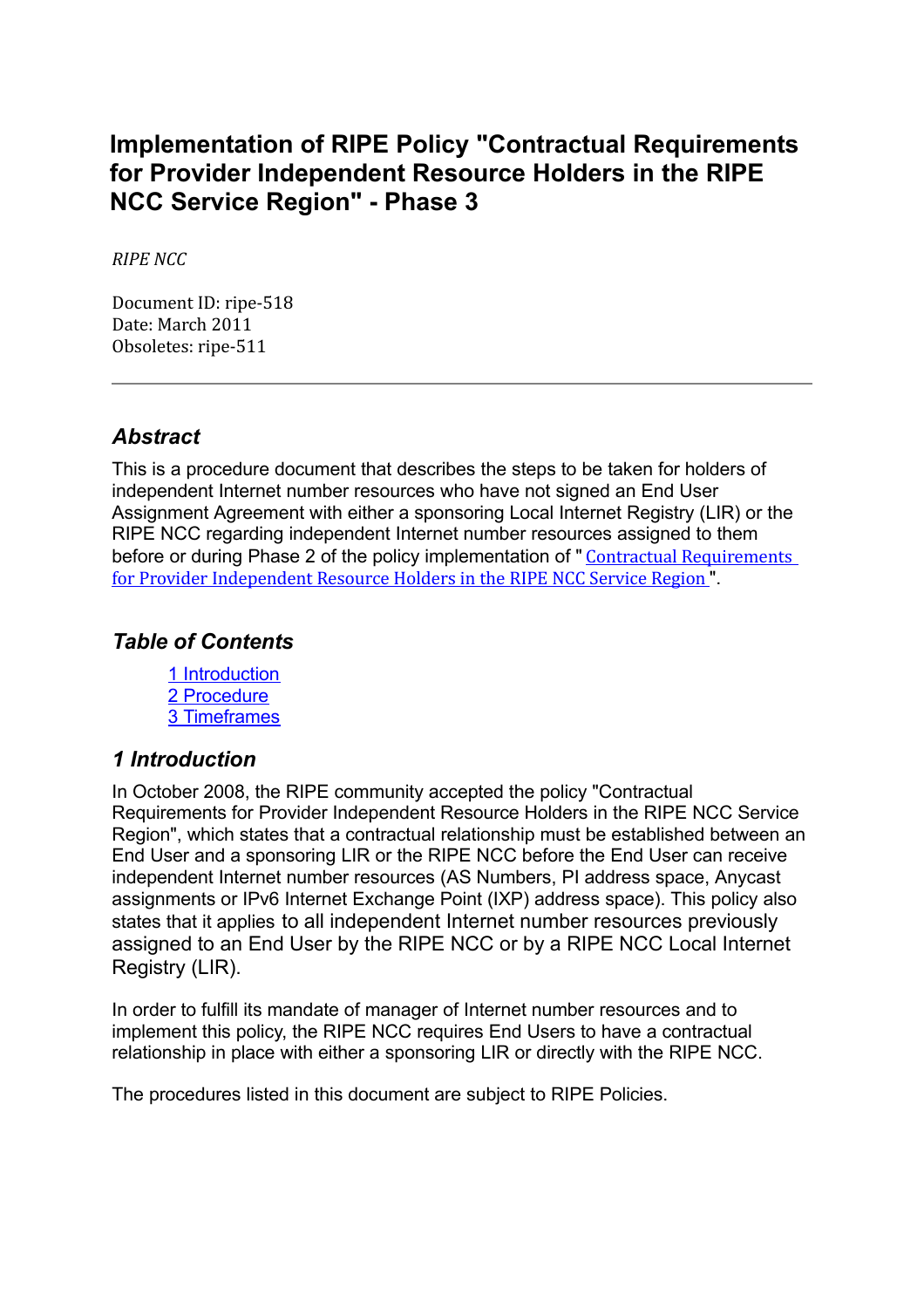## <span id="page-1-0"></span>*2 Procedure*

In Phase 3 of the policy implementation, the RIPE NCC will contact all holders of independent Internet number resources for whom the required documentation was not submitted by a sponsoring LIR or who have not signed a RIPE NCC End User Assignment Agreement during Phase 2 of the policy implementation. This means holders of resources that are marked as one of the following at the end of Phase 2 of the policy implementation will be contacted:

- Not My End User
- My End User (but the LIR has not submitted the required documentation by the end of Phase 2)

Also, holders of independent Internet number resources for which no selection was made during Phase 2 of the policy implementation will be contacted in Phase 3 .

This means that holders resource of independent Internet number resources that are listed under an LIR that is closed will be contacted as well. This is necessary because the management of the independent Internet number resources listed under these LIRs was transferred to the RIPE NCC after the closure of the LIRs .

The RIPE NCC will contact the resource holders based on their contact details registered in the RIPE Database. Different levels of contact details ("admin-c", "techc", "mnt-by", etc.) will be used to ensure reasonable attempts are made to reach the resource holder. The contact method is by email.

The RIPE NCC will contact resource holders in batches to ensure the provided feedback can be processed in a timely manner. The visibility of the resources in the global routing table and the results from the previous batches will be taken into account for planning and prioritising the next batch runs.

The RIPE NCC will provide the resource holders with a link to a web interface where they can give feedback and updates regarding the status of the independent Internet number resources assigned to them. In order to implement this policy , the RIPE NCC must know whether the resource holders still exist and can be reached using the contact information registered in the RIPE Database. This makes it necessary to monitor the activity on the webpages and keep logs of the activities in order to prioritise future batch runs if resource holders fail to provide the required feedback or do not react at all within the given time period(s). End Users will also be able to contact the RIPE NCC directly by email in case they need assistance during this process.

Resource holders will have to respond to the points listed below:

a) Still a contact person for the resource?

The contacted persons can inform the RIPE NCC if they are the responsible contact for the resource.

b) Email address for future contact?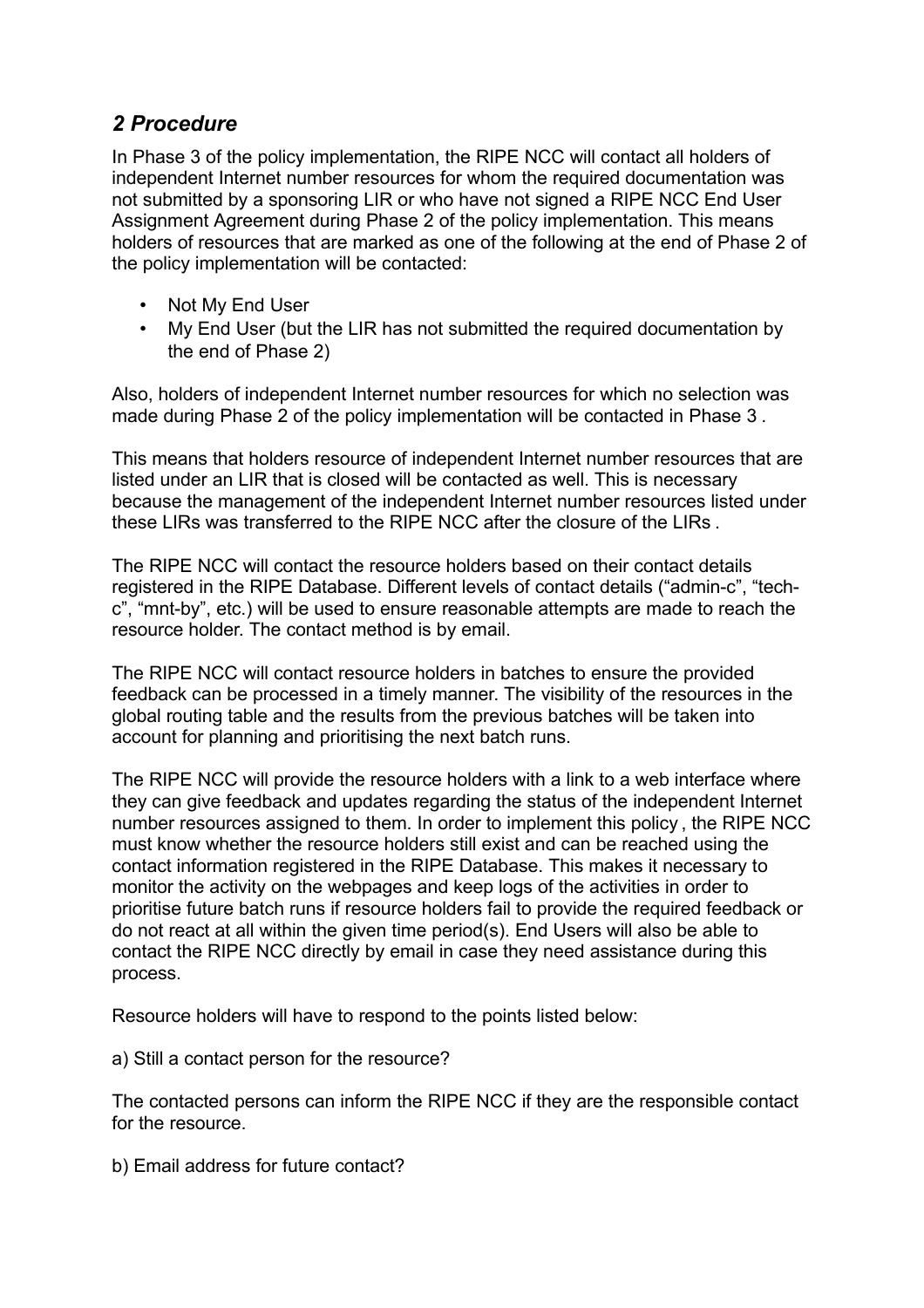The resource holder/contact person can provide a main contact email address and will also be asked to update the contact details in the RIPE Database accordingly.

c) Confirmation that the resource is used for the resource holder's network infrastructure.

Independent Internet number resources can only be used for the network infrastructure of the organisation the resources are assigned to.

d) Resource used by another organisation?

If the resources are in use by another organisation, the contact persons can provide more information about the organisation currently using the resource, including their contact details.

e) Resource holders who (now) operate an LIR can provide their LIR's RegID.

It is possible that an organisation later became an LIR after independent Internet number resources were assigned to them. In such cases , the resources can be moved to the resource holder's registry and approved as resources used for the LIR's network infrastructure.

f) Resource holders have the option to become a Direct Assignment User (DAU) and sign a RIPE NCC End User Assignment Agreement

If a resource holder cannot find or cannot sign an agreement with a sponsoring LIR for certain reasons, they also have the option to become a Direct Assignment User and sign a RIPE NCC End User Assignment Agreement regarding the independent Internet number resources assigned to them. More information on how to become Direct Assignment User and the fee structure involved is described in: <http://www.ripe.net/lir-services/independent-resources>

g) Information on whether the resource holder has already entered , or will soon enter, a contractual relationship with a sponsoring LIR and provide the LIR's details .

Resource holders are free to choose which LIR they will sign an agreement with .

*Please note that resource holders can also check with their ISPs whether they operate an LIR so they can also sign an End User Assignment Agreement with their ISP if they should operate a LIR.*

#### <span id="page-2-0"></span>*3 Timeframes*

Should the End User not react within three months and several attempts by the RIPE NCC to contact the resource holder, including reminders by email and using different contact details registered in the RIPE Database related to the resource, the RIPE NCC will:

- Change the maintainers on the End User's records to the status "deregistered maintainer"; and/or